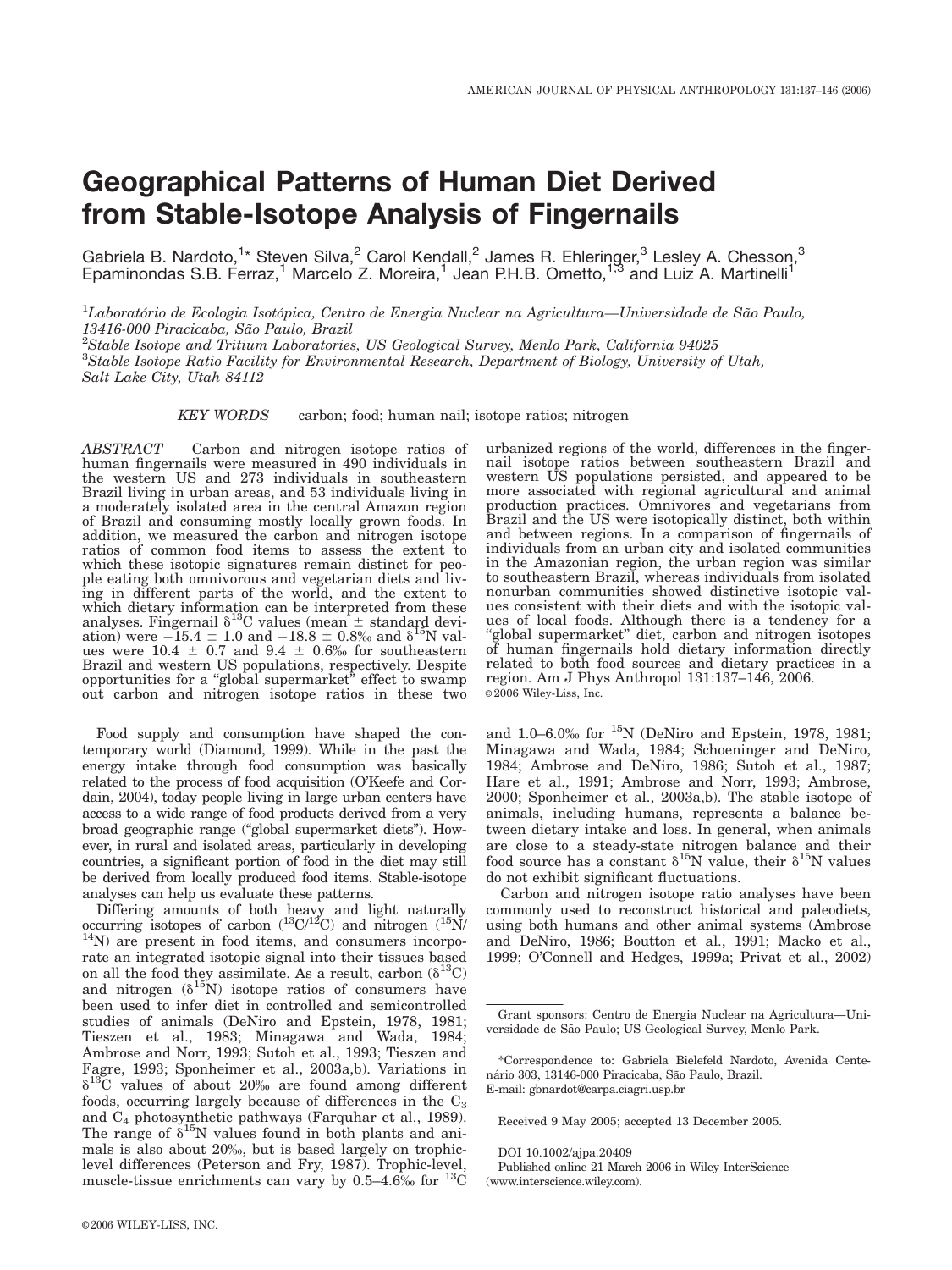as well as contemporary diets (Webb et al., 1980; Nakamura et al., 1982; Minagawa et al., 1986; Schoeller et al., 1986; Katzenberg and Krouse, 1989; Minagawa, 1992; Yoshinaga et al., 1996; O'Connell and Hedges, 1999b; Tokui et al., 2000; O'Connell et al., 2001; Bol and Pflieger, 2002). Hair and collagen are two of the most commonly analyzed tissue types. However, there are some limitations to interpreting these data, as 1) they infer fractionation factors between an assumed diet and hair or collagen in humans based on uncontrolled studies, or 2) they assume that fractionation factors from controlled animal studies are directly applicable to humans. Given these assumptions, appropriate caution is warranted when quantitative interpretations are made of the data. Nevertheless, results from studies of the modern human diet have strengthened our interpretations of historical diets (Yoshinaga et al., 1996; Bol and Pflieger, 2002).

Earlier studies of contemporary human tissues reached several important conclusions. First, there can be distinct carbon and/or nitrogen isotope ratio differences among inhabitants of different countries or among individuals with different diets (e.g., among omnivores, vegetarians, and vegans) (Nakamura et al., 1982; Minagawa et al., 1986; O'Connell and Hedges, 1999b; Tokui et al., 2000; Bol and Pflieger, 2002). Second, there are significant correlations between the consumption of major food items (such as cereal, meat, dairy, fruits, and vegetables) and the isotopic composition of human hair (Nakamura et al., 1982; Minagawa et al., 1986; Minagawa, 1992; O'Connell<br>and Hedges, 1999b). Third, the  $\delta^{13}C$  values of hair keratin correlate well with those of the diet, being enriched relative to the diet (DeNiro and Epstein, 1978; Minagawa et al., 1986; Sponheimer et al., 2003b). Finally, the  $\delta^{15}N$ values of proteins, including hair keratin, also correlate well with diet, but are enriched relative to the diet (Nakamura et al., 1982; Minagawa et al., 1986; Tokui et al., 2000; Sponheimer et al., 2003a).

The apparent variation in this diet-hair fractionation factor may be the consequence of differential contributions of dietary inputs into the isotope ratios of nonessential amino acids that contribute to the keratin in hair (Schwarcz and White, 2004). Approximately two thirds of the C and N in keratin are derived from nonessential amino acids. When only one ingredient containing protein is present in diet (as shown in controlled-feeding experiments), it seems to be effective in determining the degree of routing of protein, as demonstrated by Ambrose and Norr (1993). However, for natural diets, especially human diets, it means that there is an opportunity for mixing of the  $^{13}$ C of carbohydrate and oil sources to impact the  $\delta^{13}$ C values of hair keratin, as foods are first broken down into small molecular components that can contribute during the synthesis of nonessential amino acids.

In this paper, we measured  $\delta^{13}$ C and  $\delta^{15}$ N values of human fingernails from distinct regions to address the following questions: 1) Are there recognizable dietary isotope differences among regions? 2) How variable are  $\delta^{13}$ C and  $\delta^{15}N$  values of human fingernails in this "supermarket diet" era? 3) Are there recognizable isotope differences between humans living in urban centers in comparison to more isolated rural populations? In this context, we investigated potential differences in  $\delta^{13}$ C and  $\delta^{15}$ N values of fingernails of contemporary humans living in different geographical regions, and with distinct protein sources (e.g., omnivores vs. vegetarians). We focused on differences between Brazil and the United States. Based on previous studies, our main hypothesis is that despite a

current global economic structure that allows people to access a large range of food products (i.e., a ''global supermarket''), regional differences persist in the stable-isotope ratios of human tissues, as reflected in fingernail keratin.

# MATERIALS AND METHODS Sampling

All samples for this study were collected between September 2000–September 2004. Sampling efforts were concentrated in Brazil and the United States (US), but we also obtained samples acquired from countries in Europe. The  $\delta^{13}$ C and  $\delta^{15}$ N values of contemporary human fingernails were analyzed for 273 individuals from Brazil, 490 individuals from the US, and 35 individuals from five countries in Western Europe (referred to hereafter as W-EUROPE). This survey included adults only, spanning a wide range of ages. Volunteered samples were provided to us as clippings from the outer edge of the fingernail. Fingernails were chosen because it is a noninvasive sampling, and nail keratin could integrate diet over the last 6 months (O'Connell et al., 2001). The Brazilian population represented people living in urban centers in the southeastern region of Brazil (referred to hereafter as SE-BRAZIL). The US population represented people living in urban centers in the western region of the US (referred to hereafter as W-USA). Sample sizes from Brazil and the US were sufficient to make statistical comparisons between the two regions.

It is important to recognize from the outset that we are not sure that every individual sampled had lived in the region for a period of time long enough for the fingernail to have fully acquired the isotopic signal of that particular region. However, as suggested by O'Connell et al. (2001), we assumed that it would take at least 5–6 months for the isotopic signal of the diet to register in the fingernail keratin at the end of the nail. In addition, it is important to emphasize that most of our samples were obtained from middle-class individuals living in urban centers, where they had access to a large variety of food items from different geographical origins.

Individuals from the SE-BRAZIL and W-USA populations answered a brief questionnaire providing general details of their diet, i.e., the types of food consumed (cereals, fruits, vegetables, legumes, tubers, beef, dairy, poultry, eggs, pork, processed meats, and seafood) and the frequency of animal protein consumption (daily, weekly, monthly, or never). The SE-BRAZIL and W-USA populations were separated into two groups according to their answers in the questionnaires: omnivores or ovolacto-vegetarians (referred to hereafter as vegetarians).

Additionally, 22 individuals from Santarém, Pará, Brazil (hereafter referred to as CITY), provided fingernail samples. Santarém is an isolated city situated in the central Amazon at the confluence of the Amazon and Tapajós Rivers (2.26 South (latitude), 54.42 West (longitude)). Its population of 100,000 inhabitants is linked to the rest of Brazil only by limited air flights to the rest of the country, by commercial boat traffic that imports food into the city, or by a single road  $(BR 163)$  linking Santarém to the east and west regions of the Amazon. This region is well-recognized as having many small communities along the rivers or within the forest. Most people living in these places are caboclo, a term used for descendents of Indians and Portuguese dependent on small-scale agriculture and fishing or hunting for subsistence (Murrieta and Dufour,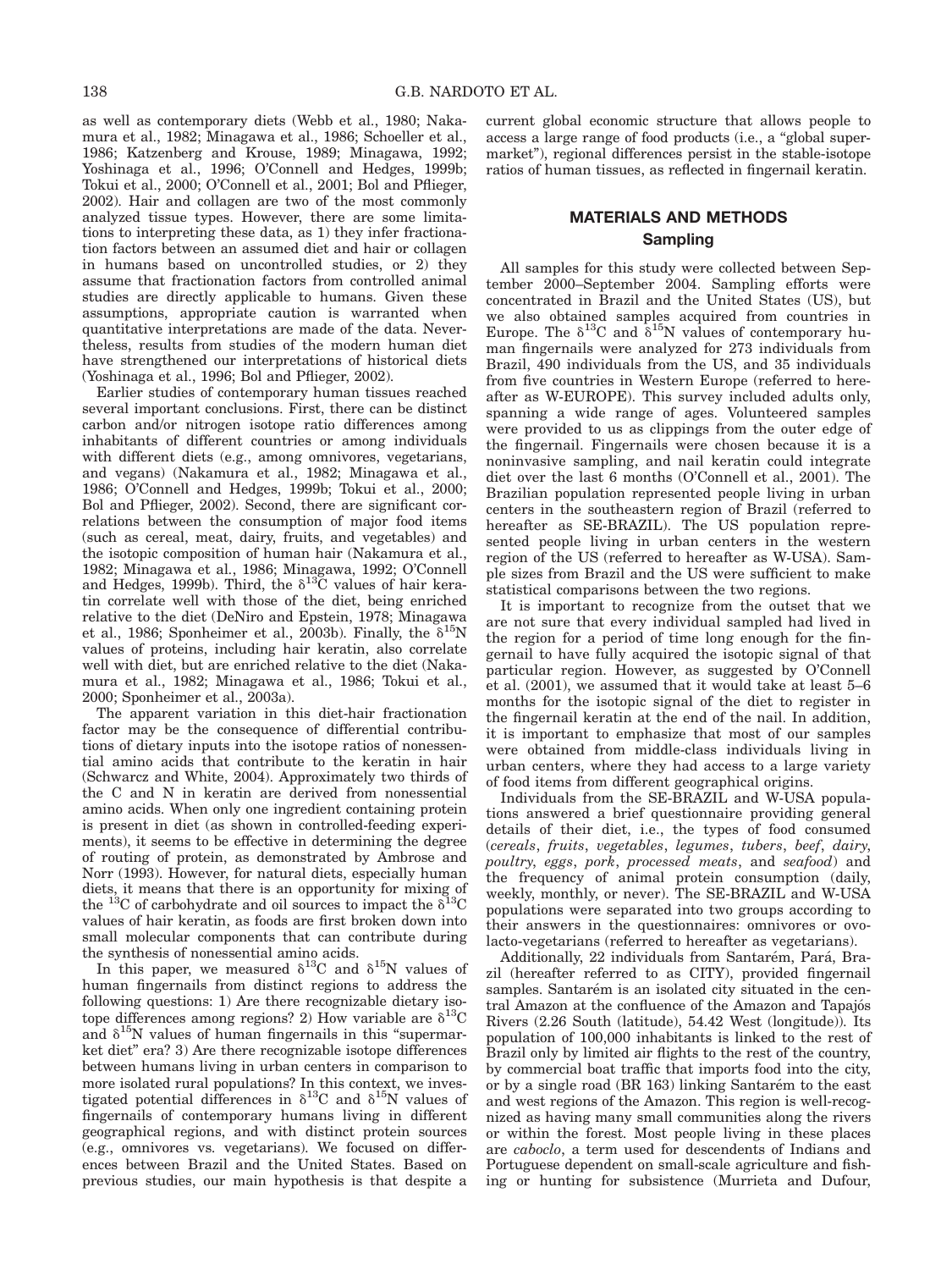TABLE 1. Average of C and N isotopic compositions for all  $C_3$  and  $C_4$  plants, animals and products, and seafood sampled independently<sup>1</sup>

| Food                                                           | $\delta^{15}$ N                                                                                 | $\delta^{13}C$                                                                                                        |
|----------------------------------------------------------------|-------------------------------------------------------------------------------------------------|-----------------------------------------------------------------------------------------------------------------------|
| Plants $C_3$<br>Plants $C_4$<br>Animal and products<br>Seafood | $2.9 \pm 2.8~(151)^a$<br>$1.0 \pm 1.7~(16)^b$<br>$4.5 \pm 2.3~(174)^c$<br>$12.1 \pm 2.8~(26)^d$ | $-26.1 \pm 1.9 \,(151)^a$<br>$-11.2 \pm 0.6$ (16) <sup>b</sup><br>$-16.8 \pm 2.6 (174)^c$<br>$-19.2.0 \pm 2.0 (26)^d$ |

 $^1$  Values (%) are mean  $\pm$  standard deviation; numbers in parentheses indicate sample size. Different letters in column indicate differences among food types, tested using one-way ANOVA and then *post hoc* test of Tukey ( $P < 0.05$ ).

2004). From these small communities, 15 individuals from the community called São Jorge (denoted hereafter as FOREST), situated in a National Forest, six individuals from the community called Jamaraquá (denoted hereafter as RIVER), located by the Tapajós River, and 10 individuals from the community called Socorro (denoted hereafter as LAKE), located on the shore of a large lake called Lago Grande, provided us with samples. In addition, nails from two agoutis, one collared peccary, and two sloths found dead by the side of the road in the central Amazon region were also sampled.

The fingernails sampled were rinsed twice in distilled water for about 20 min each time. All fingernails collected were polish-free. Samples were then dried overnight at  $65^{\circ}$ C, and were cut into 1–4 sections, depending on the sample size to be weighted in the capsules.

Given the "global supermarket" nature of most foods today, food items reported in the questionnaires were obtained for  $\delta^{13}$ C and  $\delta^{15}$ N analysis from supermarkets and restaurants in the metropolitan areas of Piracicaba, São Paulo, Brazil, and Salt Lake City, Utah (Tables 1) and 2). We also collected locally produced food items in Santarém, Pará, Brazil. Vegetables and fruits with a high water content were freeze-dried before isotopic analysis. Items with a lower water content, especially green leafy vegetables, tubers, and roots, were ovendried at  $65^{\circ}$ C for 48 hr. Milk and eggs were freeze-dried, and raw meats were frozen and then oven-dried before analysis. Cereals, sugars, and previously dried legume items sampled were not dried further before isotopic analysis.

Food items were pooled according to the Food and Agriculture Organization (FAO) classification for food commodities (FAO Statistical Database, 2004). Under animal products were grouped the following types of food: beef, poultry, pork, processed meat, dairy, and egg. Poultry included chicken and turkey. Processed meat included bacon, ham, pepperoni, salami, and sausage. Dairy products included milk and cheese. Seafood included mostly marine species such as adult salmon, tuna, crab, shrimp, octopus, and squid. Vegetable items included the following categories: legume, vegetable, tuber, fruit, and cereal. Cereals were divided into two groups according to their photosynthetic pathway: cereal  $C_3$  (barley, oat, rice, and wheat), and *cereal*  $C_4$  (maize). Legume (pulses) referred to all beans, including lentils and soybeans. The category vegetable included: broccoli, celery, collards, cucumber, lettuce, radicchio, Swiss chard, tomato, and zucchini. The category *fruit* included both tropical and temperate fruits, and the *tuber* category included both tubers and roots (beet, carrot, cassava, and Irish and sweet potato).

#### Stable-isotope ratio analysis

A dried subsample of 1–2 mg was loaded into tin capsules for  $\delta^{13}$ C and  $\delta^{15}$ N analyses. Stable-isotope ratio analyses were conducted using a Finnigan isotope ratio mass spectrometer interfaced with an elemental analyzer. All samples were analyzed in a continuous-flow mode. For all samples originating from Brazil and for a portion of the US samples, we used a Delta Plus isotope ratio mass spectrometer (Finnigan-MAT) interfaced with an Elemental Analyzer (model 1110, Carla Erba, Milan, Italy). Brazilian samples were analyzed at the Laboratório de Ecologia Isotópica, Centro de Energia Nuclear na Agricultura—Universidade de São Paulo, Brazil, while US food samples were analyzed at the Stable Isotope Ratio Facility for Environmental Research (SIR-FER) at the University of Utah (Salt Lake City, UT). For W-USA fingernails, we used a GV Instruments mass spectrometer (Optima and Isoprime) interfaced to a Carlo Erba NA 1500 or 2500 elemental analyzer at the US Geological Survey facilities (Menlo Park, CA).

Stable-isotope ratios were measured relative to internationally recognized standards. We intercalibrated the laboratories running internal standards, that had been previously calibrated to the international standards. Stable-isotope values are reported in ''delta'' notation as d values in parts per thousand  $(\%$ <sub>0</sub>), where  $\delta$  % =  $(R_{\text{sample}}/$  $R_{standard} - 1$   $\times$  1,000, where R is the molar ratio of the rare to the abundant isotope  $(^{13}C/^{12}C$  or  $^{15}N/^{14}N$ ) in the sample and the standard. The standard used for carbon is Pee Dee Belemnite (PDB), and the standard for nitrogen is atmospheric air. The precision of isotope ratio measurements was  $\pm 0.15\%$  and  $\pm 0.3\%$  for  $\delta^{13}$ C and  $\delta^{15}N$ , respectively.

#### Statistical analyses

Data distribution was evaluated by the Kolmogorov-Smirnoff test. When the data were normally distributed, parametric tests were applied. Student's t-test for independent samples was used to test for differences between omnivores and vegetarians in terms of  $\delta^{13}C$  and  $\delta^{15}N$ values. Differences among geographical regions, the populations in Santarém, and/or among food items were tested using one-way analysis of variance (ANOVA), followed by the post hoc Tukey test. Cluster analysis (an exploratory technique) was applied to the questionnaire data both for SE-Brazil and W-USA populations. All statistical analyses were performed using the software STA-TISTICA, version 6.1 for Windows (StatSoft, Inc., 2004). Differences at the  $\leq 0.05$  level are reported as significant.

#### RESULTS

#### Geographical patterns of contemporary omnivores reflected in  $\delta^{13}$ C and  $\delta^{15}$ N values of fingernails

We observed no statistical differences in  $\delta^{13}C$  and  $\delta^{15}N$ values of fingernails between females and males  $(P \leq$ 0.05). Nor was there was a significant isotope ratio dependence on the age of individuals ( $P < 0.05$ ). Therefore, we pooled the  $\delta^{13}C$  and  $\delta^{15}N$  data within each geographical region (SE-BRAZIL, W-USA, and W-EUROPE) to test for differences among them.

Fingernails sampled in SE-BRAZIL had higher  $\delta^{13}C$  and  $\delta^{15}$ N values (mean  $\pm$  standard deviation) (-15.4  $\pm$  1.0% and  $10.4 \pm 0.7\%$ , respectively) than fingernails from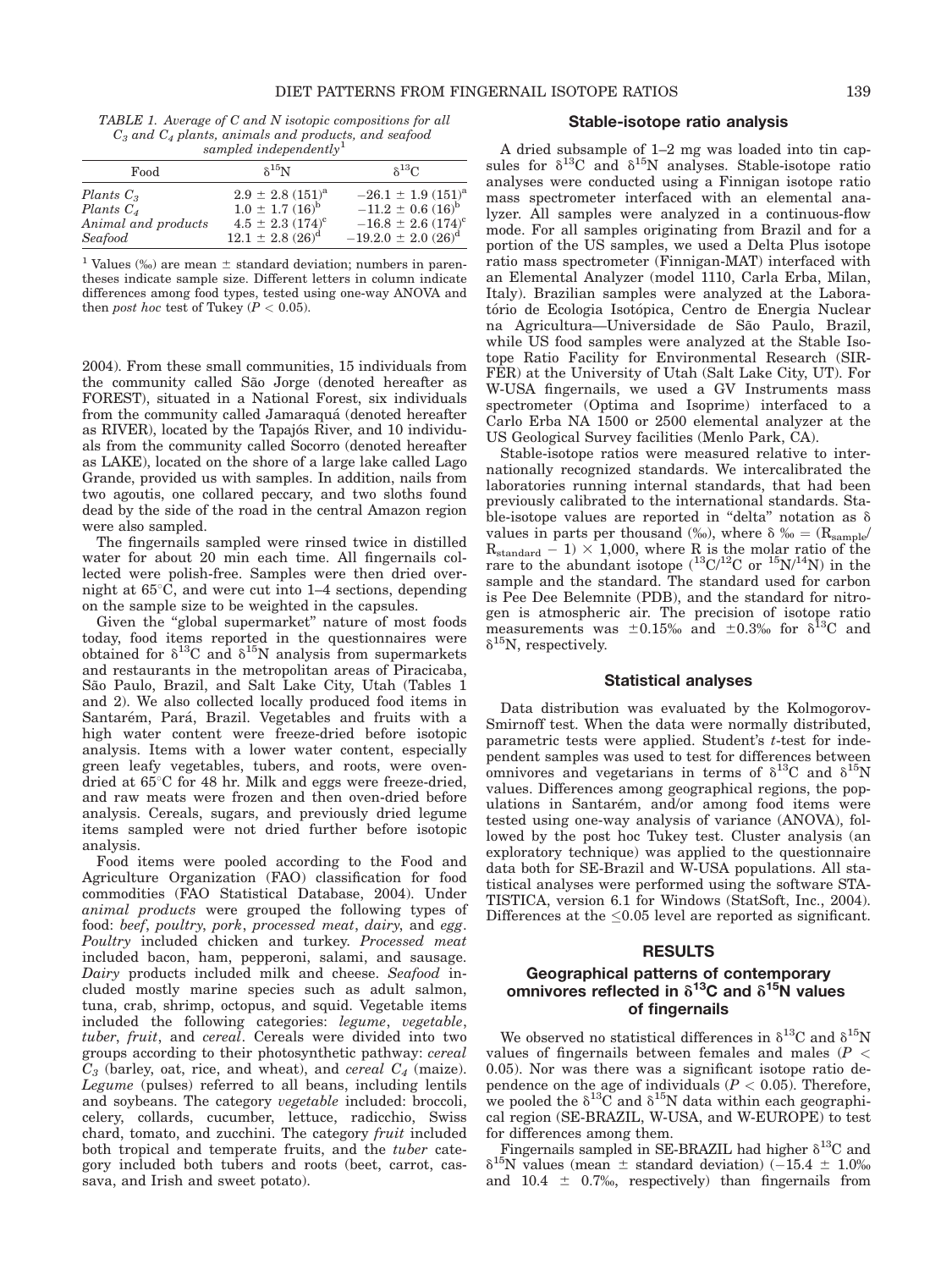|                                  | Piracicaba $\delta^{15}$ N      | Salt Lake City $\delta^{15}$ N   | Piracicaba $\delta^{13}$ N        | Salt Lake City $\delta^{13}$ N     |
|----------------------------------|---------------------------------|----------------------------------|-----------------------------------|------------------------------------|
| Plants $C_3^2$                   | $4.2 \pm 3.4$ (43) <sup>a</sup> | $2.4 \pm 2.4~(108)^{b}$          | $-26.7 \pm 2.5 \,(43)^a$          | $-25.9 \pm 1.6~(108)^b$            |
| Cereal $C_3$                     | $3.6 \pm 1.5$ (7) <sup>a</sup>  | $2.7 \pm 1.2$ (34) <sup>b</sup>  | $-25.9 \pm 2.3$ (7) <sup>a</sup>  | $-25.1 \pm 1.8$ (34) <sup>a</sup>  |
| Cereal $C_4$                     | $2.2 \pm 1.1$ (3) <sup>a</sup>  | $0.7 \pm 1.8$ (13) <sup>a</sup>  | $-10.7 \pm 0.5$ (3) <sup>a</sup>  | $-11.3 \pm 0.6$ (13) <sup>a</sup>  |
| Legume                           | $1.7 \pm 1.9$ $(13)^a$          | $1.5 \pm 1.9$ $(13)^a$           | $-25.9 \pm 1.5$ (13) <sup>a</sup> | $-25.5 \pm 1.2$ (13) <sup>a</sup>  |
| Tuber                            | $5.0 \pm 13.6$ (6) <sup>a</sup> | $-1.2 \pm 2.6$ (17) <sup>b</sup> | $-26.5 \pm 1.0$ (6) <sup>a</sup>  | $-26.5 \pm 1.1$ (17) <sup>a</sup>  |
| Vegetable                        | $6.1 \pm 4.3$ $(14)^a$          | $4.5 \pm 3.0$ (16) <sup>a</sup>  | $-27.8 \pm 3.5 \ (14)^a$          | $-27.3 \pm 2.1$ (16) <sup>a</sup>  |
| Fruit                            | $6.8 \pm 2.9$ (3) <sup>a</sup>  | $2.1 \pm 2.4$ (28) <sup>b</sup>  | $-26.9 \pm 3.0$ (3) <sup>a</sup>  | $-25.9 \pm 1.1$ (28) <sup>a</sup>  |
| Animal and products <sup>3</sup> | $5.0 \pm 1.7$ (47) <sup>a</sup> | $4.3 \pm 1.1$ $(127)^{6}$        | $-14.7 \pm 2.9$ (47) <sup>a</sup> | $-17.5 \pm 2.0$ (127) <sup>b</sup> |
| <b>Beef</b>                      | $6.7 \pm 1.2$ $(13)^a$          | $5.5 \pm 0.8~(27)^b$             | $-10.4 \pm 0.9$ (13) <sup>a</sup> | $-17.1 \pm 2.4~(27)^{b}$           |
| Poultry                          | $2.7 \pm 0.3$ (6) <sup>a</sup>  | $3.5 \pm 0.6$ (41) <sup>b</sup>  | $-15.5 \pm 0.8$ (6) <sup>a</sup>  | $-17.0 \pm 0.9$ (41) <sup>b</sup>  |
| Pork                             | $4.2 \pm 0.6$ $(12)^a$          | $3.6 \pm 0.7$ (8) <sup>b</sup>   | $-17.6 \pm 0.7$ (12) <sup>a</sup> | $-16.5 \pm 1.4$ (8) <sup>b</sup>   |
| Processed meat                   | $4.1 \pm 1.8$ (4) <sup>a</sup>  | $4.0 \pm 0.8$ (29) <sup>a</sup>  | $-16.8 \pm 0.5$ (4) <sup>a</sup>  | $-17.0 \pm 1.1$ (29) <sup>a</sup>  |
| Dairy                            | $6.0 \pm 1.0$ (7) <sup>a</sup>  | $5.1 \pm 0.3$ $(18)^{6}$         | $-15.2 \pm 1.4$ (7) <sup>a</sup>  | $-20.6 \pm 1.4$ (18) <sup>b</sup>  |
| Egg                              | $4.8 \pm 1.6$ (5) <sup>a</sup>  | $5.3 \pm 0.5$ (4) <sup>a</sup>   | $-15.7 \pm 0.3$ (5) <sup>a</sup>  | $-18.3 \pm 1.1$ (4) <sup>b</sup>   |
| Seafood                          | $11.4 \pm 2.1$ (5) <sup>a</sup> | $12.2 \pm 3.0 \ (20)^a$          | $-17.3 \pm 0.9$ (5) <sup>a</sup>  | $-19.6 \pm 1.9$ (20) <sup>b</sup>  |

TABLE 2. C and N isotopic compositions of food items categorized according to FAO, obtained in supermarkets and restaurants in Piracicaba, São Paulo, Brazil and Salt Lake City, Utah

<sup>1</sup> Different letters in row indicate differences between cities, tested using one-way ANOVA and then post hoc test of Tukey ( $P$  < 0.05). Values  $(\%$  are mean  $\pm$  standard deviation; numbers in parentheses indicate sample size.  $^2$  Included legumes, vegetables, tubers, fruits, and C<sub>3</sub> cereals.  $^3$  Included beef, poultry, pork, processed meat, dai

W-USA  $(-18.8 \pm 0.8\%$  and  $9.4 \pm 0.6\%$ , respectively) and W-EUROPE  $(-20.2 \pm 1.2\%$  and  $9.6 \pm 0.8\%$ , respectively)  $(P < 0.05)$ . Although the  $\delta^{13}$ C values of fingernails collected in W-USA overlapped to some extent with those values found for W-EUROPE, their  $\delta^{13}$ C values were significantly higher  $(P < 0.05)$  than in W-EUROPE. On the other hand, there were no significant differences between the  $\delta^{15}$ N values of fingernails collected in W-USA with those collected in countries of W-EUROPE.

# Omnivores vs. vegetarians from SE-BRAZIL and W-USA

Among vegetarians, the fingernails of individuals from SE-BRAZIL had higher  $\delta^{13}$ C and  $\delta^{15}$ N values than individuals from W-USA  $(P < 0.05)$  (Fig. 1). On the other hand, a comparison of fingernails between SE-BRAZIL omnivores and SE-BRAZIL vegetarians showed no statistical difference between their  $\delta^{15}N$  values, although the  $\delta^{13}$ C values of vegetarians were significantly lower  $(P < 0.05)$  than those of omnivores (Fig. 1). The fingernails of vegetarians from W-USA exhibited the opposite trend. The W-USA vegetarian group had  $\delta^{15}N$  values that were significantly lower ( $P < 0.05$ ) when compared to W-USA omnivores, but these groups were not significantly different in their  $\delta^{13}$ C values.

Independent of frequency of consumption (daily, weekly, or monthly), the categories *beef* and *sugar* from the questionnaires, followed by cereal and dairy-derived products, were more closely related (had lower Euclidian distances) to  $\delta^{13}C$  than  $\delta^{15}N$  values of fingernails from the omnivores SE-Brazil population. On the other hand, the categories *fruits, vegetables,* and *grains* in SE-Brazil were more closely related to  $\delta^{15}N$  than to  $\delta^{13}C$  values of fingernails. This same tendency was found for vegetarians from SE-Brazil. For the W-USA survey, the categories dairyderived products, meat, fruit, and vegetables were more closely related to  $\delta^{15}N$  than to  $\delta^{13}C$  values of fingernails from omnivores in W-USA, while the category cereals was more closely related to fingernail  $\delta^{13}$ C values. This same tendency was found for vegetarians from W-USA.

Positive significant correlations ( $P < 0.05$ ) were found only when both SE-BRAZIL and W-USA populations were separated into two groups: individuals who consumed any kind of meat (omnivores), independent of the frequency of meat consumption, and those who did not consume meat (vegetarians). These positive correlations between  $\delta^{13}$ C and  $\delta^{15}$ N values are likely not fortuitous, and are discussed further below.

#### Case study: Santarém, Amazon region

From the questionnaires, we recognized that the subsistence activities of the LAKE community are based on cassava cultivation and production of cassava flour and fishing, while in the FOREST community, the diet is based on the cultivation of cassava  $(C_3)$ , rice  $(C_3)$ , beans  $(C_3)$ , and maize  $(C_4)$  (Murrieta and Dufour, 2004). They also collect a variety of fruits in the forest, and wildlife hunting is more important for subsistence than fishing. To some extent, the diet in the RIVER community was intermediate between those of the LAKE and FOREST communities. And as expected, people from the CITY of Santarém have a more diverse diet than that of the LAKE, RIVER, and FOREST communities, but curiously enough they consume chicken more frequently in their meals than fish.

The  $\delta^{13}$ C and  $\delta^{15}$ N values of fingernails collected in the CITY of Santarém were not significantly different from the isotopic composition of fingernails of omnivores from SE-BRAZIL. However, the fingernails from individuals living in the RIVER, LAKE, and FOREST communities in the Santarém region were depleted in  $^{13}$ C compared to individuals from the CITY of Santarém and from SE-BRAZIL ( $P < 0.05$ ) (Fig. 2). No significant differences were found among the  $\delta^{13}C$  values for fingernails from RIVER, LAKE, and FOREST residents (Fig. 2). On the other hand, the  $\delta^{15}N$  values of fingernails from these rural communities were significantly higher than those found in the CITY of Santarém and in SE-BRAZIL. However, fingernails from the RIVER community were more enriched in <sup>15</sup>N than the other isolated communities  $(P < 0.05)$  (Fig. 2).

# Evaluating the isotopic contributions of food components to fingernails

We analyzed staple food items consumed in SE-BRAZIL (represented by Piracicaba) and in W-USA (represented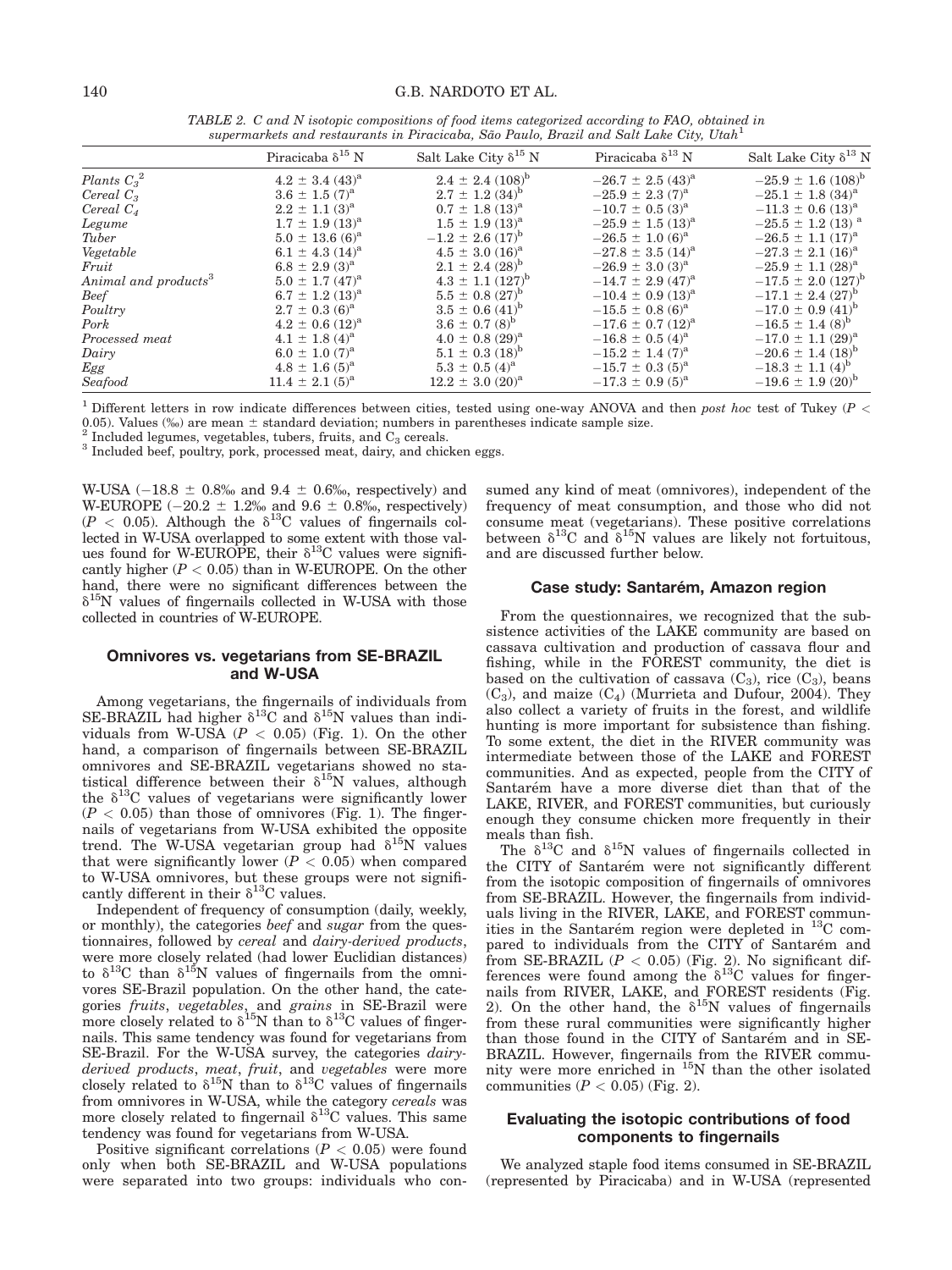

Fig. 1. Distribution of  $\delta^{13}C$  and  $\delta^{15}N$  values of fingernails (grey symbols) and mean  $\pm$ standard deviation (in black) for omnivores (solid symbols) and vegetarians (open symbols) from contemporary SE-Brazil and W-USA populations. Grey symbols correspond to 109 omnivores of SE-BRAZIL, 114 vegetarians of SE-BRAZIL, 263 omnivores of W-USA, and 51 vegetarians of W-USA who answered questionnaire.



**Fig. 2.** Distribution of  $\delta^{13}$ C and  $\delta^{15}$ N values of fingernails values (grey symbols) and mean  $\pm$  standard deviation (in black) for urban SE-Brazil and residents in CITY of Santarém (solid symbols) and more isolated communities in Brazilian Amazon region (open symbols). Grey symbols correspond to 109 SE-BRAZIL omnivores, 22 CITY, 6 RIVER, 15 FOREST, and 10 LAKE residents, respectively, who answered questionnaire.

by Salt Lake City) with the purpose of evaluating the extent to which isotopic differences among food items might be correlated with isotopic differences that occurred in fingernails between these two geographical regions.

The food items were first classified into four broad categories: animal products, seafood,  $C_3$  plants, and  $C_4$ plants. In order to help us understand differences between omnivores and vegetarians, we first pooled all samples of those four broad categories, independent of the region from which the food item was sampled (Table 1). The  $\delta^{15}N$  signature of  $C_3$  and  $C_4$  plants, animal products, and seafood differed among them  $(P < 0.05)$  (Table 1), with  $C_4$  plants having the lowest average  $\delta^{15}N$  value, and seafood by far the highest  $\delta^{15}N$  values (Table 1). And as expected, the  $\delta^{13}$ C values of  $C_3$  plants were lower than those found for  $C_4$  plants, animal products, and seafood  $(P < 0.05)$  (Table 1).

We then partitioned food items into finer categories that allowed a more appropriate comparison of the potential isotope ratio differences in ''global supermarket'' food items between regions. The  $C_{3}$  plants were divided into FAO categories (cereal  $C_3$ , tuber, vegetable, and fruit). Among the FAO plant categories, none of the six classifications exhibited any significant differences in  $\delta^{13}C$  values between the two regions (Table 2). All of the  $\delta^{13}C$  values were indistinguishable. However, 3 of 6 plant categories had significantly different  $\delta^{15}N$  values (cereal  $C_3$ , tuber, and fruit). In each of these three cases, the food items from Brazil were heavier in  $\delta^{15}N$  values by 0.9– 6.2% (Table 2). Overall, it appeared that the  $\delta^{15}N$  values of US plant food items (excluding the  $N_2$ -fixing legume category) exhibited limited variation among groups. Thus, changes in the  $\delta^{15}N$  values of cereal C<sub>3</sub>, tubers, and fruit in Brazil led to the significant  $\delta^{15}N$  differences in category comparisons between the two countries.

When pooled together into the broad category of animals and products, there were significant differences in the  $\delta^{15}N$  values of food items from Piracicaba and Salt Lake City  $(P < 0.05)$  (Table 2). When separated into the six FAO animal and meat product categories, 4 of the 6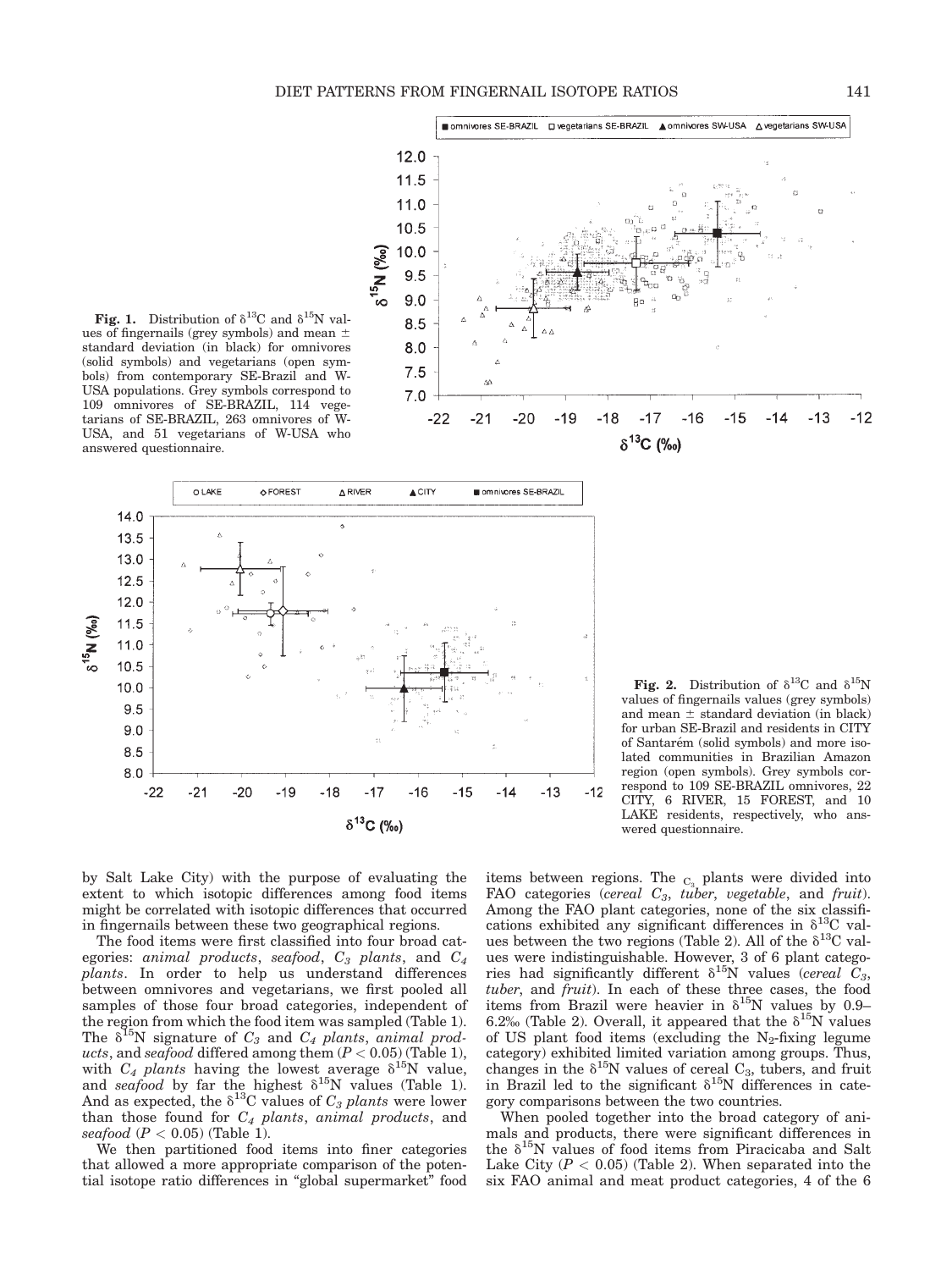categories again exhibited significantly different  $\delta^{15}\rm{N}$ values. In three of these cases (beef, pork, and dairy),  $\delta^{15}$ N values were higher in Piracicaba than in Salt Lake City ( $P < 0.05$ ). The opposite was observed for poultry  $(P < 0.05)$ , where there was a small  $(0.8\%)$  difference between the two regions. There were no significant differences in  $\delta^{15}N$  values for the processed meat and egg categories between Piracicaba and Salt Lake City. In addition, there were no significant differences in  $\delta^{15}N$ values for the broad category seafood.

When  $\delta^{13}$ C values of food items were pooled together by country into the broad category of animal products, there were significant differences in all categories of food items from Piracicaba and Salt Lake City, with the exception of processed meats  $(P < 0.05)$  (Table 2). Six of seven animal categories differed in their  $\delta^{13}C$  values between regions, with differences ranging from 1.1– 6.7%. In each case, animal food items from Brazil were more 13C-enriched than in the US.

### Calculating the potential impact of  $C_4$  plants in animal food items

One of the most evident differences in the isotope ratios of animal food items between Brazil and the US appeared to be differences in their average  $\delta^{13}$ C values (Table 2). We recognize that the two major plant sources for animals,  $C_3$  and  $C_4$  plants, have contrasting  $\delta^{13}C$  values, although marine-derived feed can complicate interpretations. If we make the initial assumption that all feed for animals was derived from a terrestrial source, then we can estimate the relative proportion of  $C_3$  and  $C_4$  plants to the animal diets using an isotopic mass balance:

$$
\%\mathrm{C}_4 = (\delta^{13}\mathrm{C}_{\mathrm{animal}} - \delta^{13}\mathrm{C}_{\mathrm{C3}})/(\delta^{13}\mathrm{C}_{\mathrm{C4}} - \delta^{13}\mathrm{C}_{\mathrm{C3}}) \quad \ \ (1)
$$

where  $\%C_4$  is the relative proportion of  $C_4$  protein sources in the diet,  $\delta^{13}C_{\text{animal}}$  is the average isotopic composition of animal products  $(-16.8\%)$  or any of the subcategories, and  $\delta^{13}C_{C3}$  and  $\delta^{13}C_{C4}$  are the average isotopic composition of  $C_3$  (-26.1‰, n = 151) and  $C_4$  (-11.2‰, n = 16) plants shown in Table 1, respectively. Using this approach, we calculate that in today's "global supermarket" society, that more than 60% of the diet of the broad category of animal products was derived from  $C_4$  plants. This is an especially large percentage, showing the disproportional impact of  $C_4$  plants on human food supplies, since  $C_4$  taxa account for less than 1% of the Earth's plant species (Sage and Monson, 1999), and yet represent 25% of terrestrial primary productivity (Still et al., 2003). Even considering<br>a high-estimate fractionation factor of 1‰ for <sup>13</sup>C between plants and herbivores,  $C_4$  carbon is a very large component of dietary input.

Using Equation (1), we estimated that 75% and 58% of the animal diets were derived from  $C_4$  plants in Piracicaba (Brazil) and Salt Lake City (US), respectively. This difference was especially large in the FAO category beef, where a difference of approximately 7% in  $\delta^{13}$ C values was observed between Piracicaba and Salt Lake City. Poultry, egg, and dairy were more  $^{13}$ C-enriched in Piracicaba ( $P < 0.05$ ).

# **DISCUSSION** Keratin as an isotopic tool

Naturally occurring stable isotopes of C and N have often been measured in both humans (Nakamura et al., 1982; Minagawa et al., 1986; Schoeller et al., 1986; Katzenberg and Krouse, 1989; Minagawa, 1992; Yoshinaga et al., 1996; Macko et al., 1999; O'Connell and Hedges, 1999b; Tokui et al., 2000; O'Connell et al., 2001; Schwarcz and White, 2004; Prowse et al., 2005) and animals (DeNiro and Epstein, 1978, 1981; Tieszen et al., 1983; Schoeninger and DeNiro, 1984; Sponheimer et al., 2003a,b).

Given that approximately two thirds of the carbon and nitrogen atoms in keratin are derived from nonessential amino acids, a mixing or scrambling of the dietary component isotopic signals is possible. Such a scrambling of isotopes from different food sources will make it difficult to provide precise quantitative assessment of the contribution of each component; nevertheless, a semiquantitative assessment is possible. Dietary protein may not be the only carbon source contributing to the protein of hair or fingernails (Minagawa, 1992). There is evidence from animals that hair  $\delta^{13}$ C values reflect the carbon isotopic composition of dietary protein rather than the composition of the whole diet (Tieszen and Fagre, 1993). However, the contribution of C from carbohydrates and lipids to the protein component (keratin formation) is still unknown. Despite these complications, tissues such as hair or nail offer an isotopic signal that is systematically related to bulk dietary inputs.

There has been a tendency to meld results from animal and human studies to estimate the fractionation factor between diet and keratin (such as in hair and fingernails), which may or may not lead to some constraints when fully interpreting isotopic data. While most studies focused on hair, O'Connell et al. (2001) showed that the isotopes in hair and fingernail were highly correlated with each other, as might be expected since both tissues are composed primarily of keratin.

Thus, given the existing literature (already cited in the text), we interpret our fingernail data in a semiquantitative manner, based on the consensus of previous studies that  $\delta^{13}C$  and  $\delta^{15}N$  values are enriched by 1‰ and 3% relative to diet, respectively.

#### Regional isotopic signals in a ''global supermarket'' environment

Regional isotope ratio signals persist despite a ''global supermarket'' that would tend to homogenize the potential isotopic differences among geographical regions. As in previous studies of the isotope ratios of human hair, one of the most striking results that we found was the significant difference among populations living in different parts of the world. Table 3 summarizes the literature, showing that regional differences in carbon and nitrogen isotope ratios can appear, despite the advent of a globalization resulting in what may be referred to as a "global supermarket." Although there can be extensive isotope overlap, carbon and nitrogen isotope ratio differences are apparent for populations living in each of the different continents. Although individuals living in urban centers have access to a large variety of foodstuffs from diverse geographical areas, the data suggest a continued coupling between diet and the regional landscape. In that respect, it is useful to further investigate the causes that led the SE-BRAZIL population to have such high values of  $\delta^{13}C$  and  $\delta^{15}N$ , which to some extent were also observed by Minagawa et al. (1986), Katzenberg and Krouse (1989), and Tokui et al. (2000), but with no clear explanation for this pattern.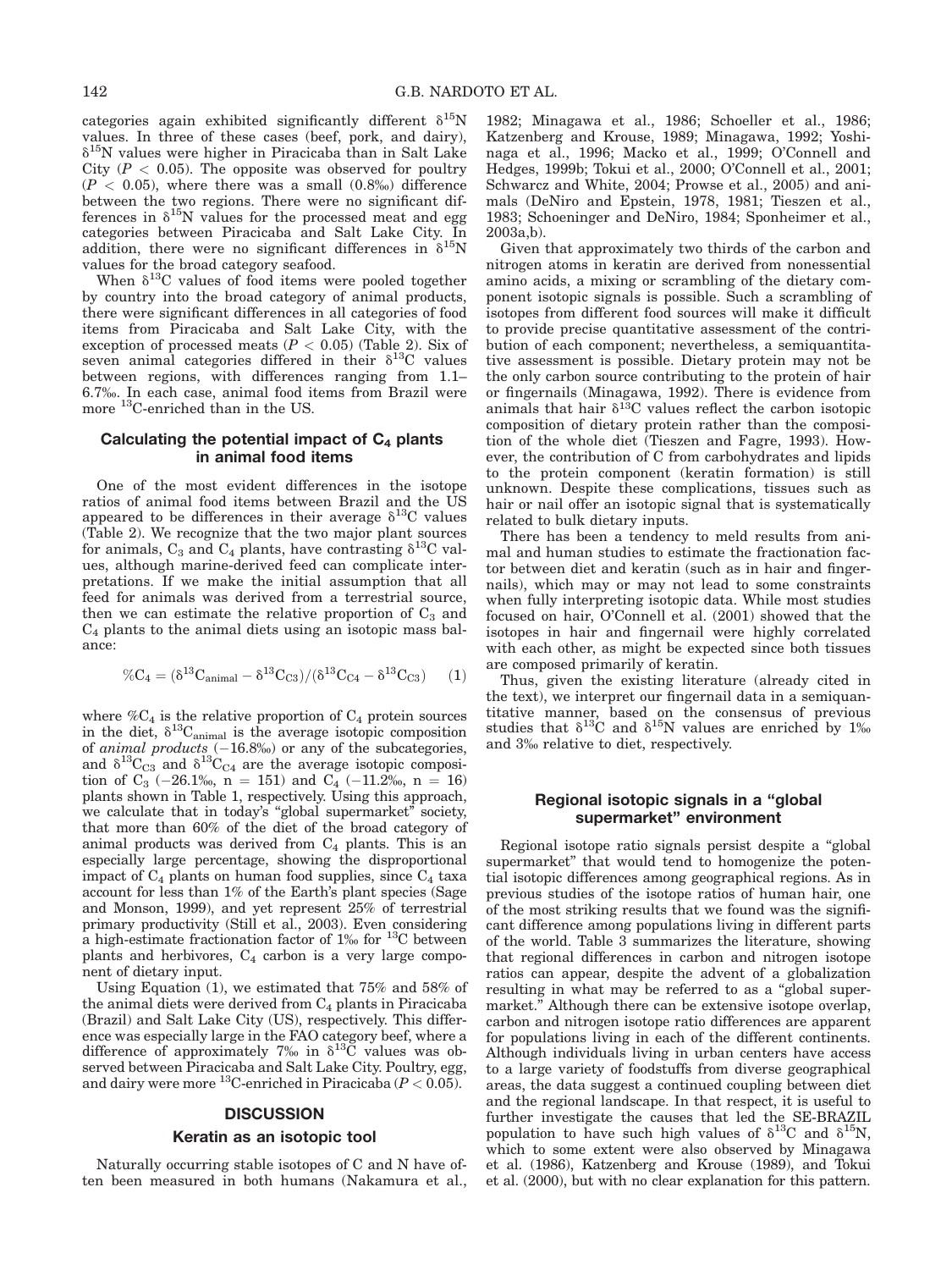TABLE 3. Carbon and nitrogen isotope ratios for contemporary humans living in different regions of world<sup>1</sup>

| Region                          | Local             | <b>Tissue</b> | $\mathrm{Diet}^2$         | $\delta^{13}$ C | $\delta^{15}$ N | $\mathbb{N}^3$  | Reference <sup>4</sup>  |
|---------------------------------|-------------------|---------------|---------------------------|-----------------|-----------------|-----------------|-------------------------|
| <b>USA</b>                      | Chicago, IL       | Hair          | $\mathcal{O}$             | $-16.4 \pm 0.9$ | $9.6 \pm 0.6$   |                 | 1                       |
| <b>USA</b>                      | Chicago, IL       | Hair          | $\mathcal{O}$             | $-16.6 \pm 0.6$ | $11.8 \pm 0.4$  | 8               | $\overline{2}$          |
| <b>Brazil</b>                   | São Paulo         | Hair          | $\mathcal{O}$             | $-14.5 \pm 1.0$ |                 | 7               | 3                       |
| Germany                         | Munich            | Hair          | $\Omega$                  | $-20.4 \pm 0.5$ | $10.1 \pm 0.3$  |                 | $\mathbf{1}$            |
| Netherland                      |                   | Hair          | $\Omega$                  | $-20.4 \pm 0.7$ | $10.4 \pm 0.4$  | $\overline{5}$  | 3                       |
| Japan                           |                   | Hair          | $\Omega$                  | $-18.1 \pm 0.5$ |                 | 23              | 3                       |
| Japan                           | Tokyo             | Hair          | $\mathcal{O}$             | $-18.0 \pm 0.8$ | $10.3 \pm 0.5$  |                 | $\mathbf{1}$            |
| Japan                           | Tokyo, Akita      | Hair          | $\mathcal{O}$             | $-18.2 \pm 0.4$ | $9.2 \pm 0.4$   | 42              | $\overline{\mathbf{4}}$ |
| China                           |                   | Hair          | $\mathcal{O}$             | $-19.7 \pm 0.9$ | $9.7 \pm 0.4$   | 7               | 3                       |
| Korea                           |                   | Hair          | $\Omega$                  | $-19.1 \pm 0.7$ | $8.8 \pm 0.6$   | 10              | 3                       |
| UK                              | Oxford            | Hair          | $\Omega$                  | $-20.2 \pm 0.7$ | $8.7 \pm 0.5$   | 14              | $\frac{5}{5}$           |
| UK                              | Oxford            | Hair          | <b>OLV</b>                | $-21.0 \pm 0.3$ | $6.9 \pm 0.5$   | $6\phantom{1}6$ |                         |
| $\ensuremath{\text{UK}}\xspace$ | Oxford            | Hair          | $\boldsymbol{\mathrm{V}}$ | $-20.9 \pm 0.8$ | $9.8 \pm 0.6$   | 8               | $\overline{5}$          |
| UK                              | Southwest England | Hair          | $\Omega$                  | $-20.8 \pm 0.4$ | $8.5 \pm 0.6$   | 32              | 6                       |
| UK                              | Southwest England | Hair          | <b>OLV</b>                | $-21.2 \pm 0.3$ | $6.7 \pm 0.7$   | $6\phantom{1}6$ | 6                       |
| <b>UK</b>                       | Southwest England | Hair          | $\boldsymbol{\mathrm{V}}$ | $-21.7 \pm 0.1$ | 9.2             | 3               | $\frac{6}{6}$           |
| Canada                          |                   | Hair          | $\mathbf{O}$              | $-18.3$         | 9.1             | $\mathbf{1}$    |                         |
| <b>USA</b>                      |                   | Hair          | $\mathcal{O}$             | $-18.2$         | 8.4             | $\mathbf{1}$    | $\overline{6}$          |
| Germany                         |                   | Hair          | $\Omega$                  | $-20.4$         | 8.4             | $\mathbf{1}$    | $\overline{6}$          |
| Chile                           |                   | Hair          | $\Omega$                  | $-20.3$         | $8.6 \pm 0.8$   | $\,2\,$         | $\frac{6}{7}$           |
| UK                              | Oxford            | Hair          | $\Omega$                  | $-21.2 \pm 0.5$ | $9.3 \pm 0.7$   | 12              |                         |
| UK                              | Oxford            | Nail          | $\mathcal{O}$             | $-21.4 \pm 0.4$ | $9.4 \pm 0.6$   | 12              | 7                       |
| <b>USA</b>                      | W-USA             | Nail          | $\mathbf{O}$              | $-18.8 \pm 0.8$ | $8.8 \pm 0.6$   | 455             | 8                       |
| <b>USA</b>                      | W-USA             | Nail          | <b>OLV</b>                | $-19.8 \pm 0.9$ | $10.4 \pm 0.7$  | 35              | 8                       |
| <b>Brazil</b>                   | <b>SE-BRAZIL</b>  | Nail          | $\Omega$                  | $-15.4 \pm 1.0$ | $10.0 \pm 0.7$  | 155             | $\frac{8}{8}$           |
| <b>Brazil</b>                   | <b>SE-BRAZIL</b>  | Nail          | $\mbox{OLV}$              | $-16.9 \pm 1.4$ | $10.0 \pm 0.8$  | 118             |                         |
| <b>Brazil</b>                   | CITY of Santarém  | Nail          | $\mathbf{O}$              | $-16.3 \pm 0.9$ | $11.8 \pm 1.0$  | 22              | 8                       |
| <b>Brazil</b>                   | <b>FOREST</b>     | Nail          | $\Omega$                  | $-19.1 \pm 1.0$ | $11.7 \pm 0.3$  | 15              | 8                       |
| <b>Brazil</b>                   | LAKE              | Nail          | $\Omega$                  | $-19.4 \pm 0.9$ | $12.8 \pm 0.6$  | 10              | 8                       |
| <b>Brazil</b>                   | <b>RIVER</b>      | Nail          | $\mathcal{O}$             | $-20.0 \pm 0.9$ | $9.6 \pm 0.8$   | 6               | 8                       |
| <b>W-EUROPE</b>                 |                   | Nail          | $\mathcal{O}$             | $-20.2 \pm 1.2$ |                 | 35              | 8                       |

<sup>1</sup> Isotopic values (‰) are mean ± standard deviation.<br><sup>2</sup> Type of diet: O, omnivore; OLV, ovo-lacto-vegetarian; V, vegan.<br><sup>3</sup> Number of living individuals sampled.<br><sup>4</sup> References: 1, Nakamura et al., 1982; 2, Schoeller e Hedges, 1999b; 6, Bol and Pflieger, 2002; 7, O'Connell et al., 2001; 8, this study.

# Why are diets from urban regions of SE-BRAZIL and W-USA isotopically distinct?

There are several means by which human keratin can result in a high  $\delta^{15}N$  value. First, a high  $\delta^{15}N$  value could indicate a diet with a higher proportion based on a marine diet instead of plants, since marine food sources<br>have the very highest  $\delta^{15}N$  values (e.g., Table 2). Second, a high  $\delta^{15}N$  value could indicate a diet with a higher proportion based on terrestrial animals that received feed grown with animal-based fertilizers instead of a diet based on plants. Lastly, a high  $\delta^{15}N$  value could indicate a diet with a higher proportion based on terrestrial animals that received feed grown in arid zones instead of a diet based on plants, since it is known that plants from arid and semiarid regions tend to have higher  $\delta^{15}N$  values (Heaton, 1987; Robinson, 2001). However, most major agricultural operations today in advanced agriculture use synthetic fertilizers, which have relatively low  $\delta^{15}N$  values near  $0\%$ . Therefore, the lower  $\delta^{15}N$  values between two regions based on terrestrial diets might simply reflect animals fed plants grown on these artificial fertilizers vs. the absence of significant fertilizer inputs.

There is no evidence from our surveys to indicate that marine food sources played a significant role in the diets of individuals from SE-BRAZIL or W-USA. Thus, let us explore the possibility that individuals from SE-BRAZIL had higher  $\delta^{15}N$  values because they were deriving more of their energy intake from animal products. The  $\delta^{13}C$ values from SE-BRAZIL are also higher than in other

regions (W-USA and W-EUROPE), although a striking difference between the  $\delta^{13}C$  of Europeans and North Americans was reported, with North American values being approximately 4% higher (Schoeller et al., 1980, 1986). This was attributed to the widespread use of maize and cane sugar in the US vs. the high use of beet sugar and lesser use of maize in Europe.

As discussed earlier, two likely explanations for the relatively high  $\delta^{13}C$  values are trophic enrichment and consumption of  $C_4$  plants, either directly or through the consumption of animals fed on a  $C_4$ -rich diet. Judging from the significant differences in  $\delta^{13}$ C between animals and animal products in SE-BRAZIL and W-USA (Table 2), particularly beef,  $C_4$  plants appeared to be a much more important component of animal diet in SE-BRAZIL.

We could not extract quantitative animal-consumption data from our surveys, but we could examine general animal-consumption patterns for each region provided by the FAO (FAOSTAT, 2004). These data indicate that all meat consumption in the US  $(126.5 \text{ kg per capita}^{-1})$ year<sup>-1</sup>) is nearly twice that of Brazil (73 kg per capita<sup>-1</sup>)  $year^{-1}$ ). We also looked for differences in meat consumption between these two geographical regions by comparing surveys of food consumption available for the city of Campinas in the State of São Paulo (Galeazzi and Falconi, 1998), located approximately 80 km from Piracicaba, and for the western region of the US (USDA Continuing Survey of Food Intakes by Individuals, 1994– 1996). The inhabitants of Campinas derived 24% of their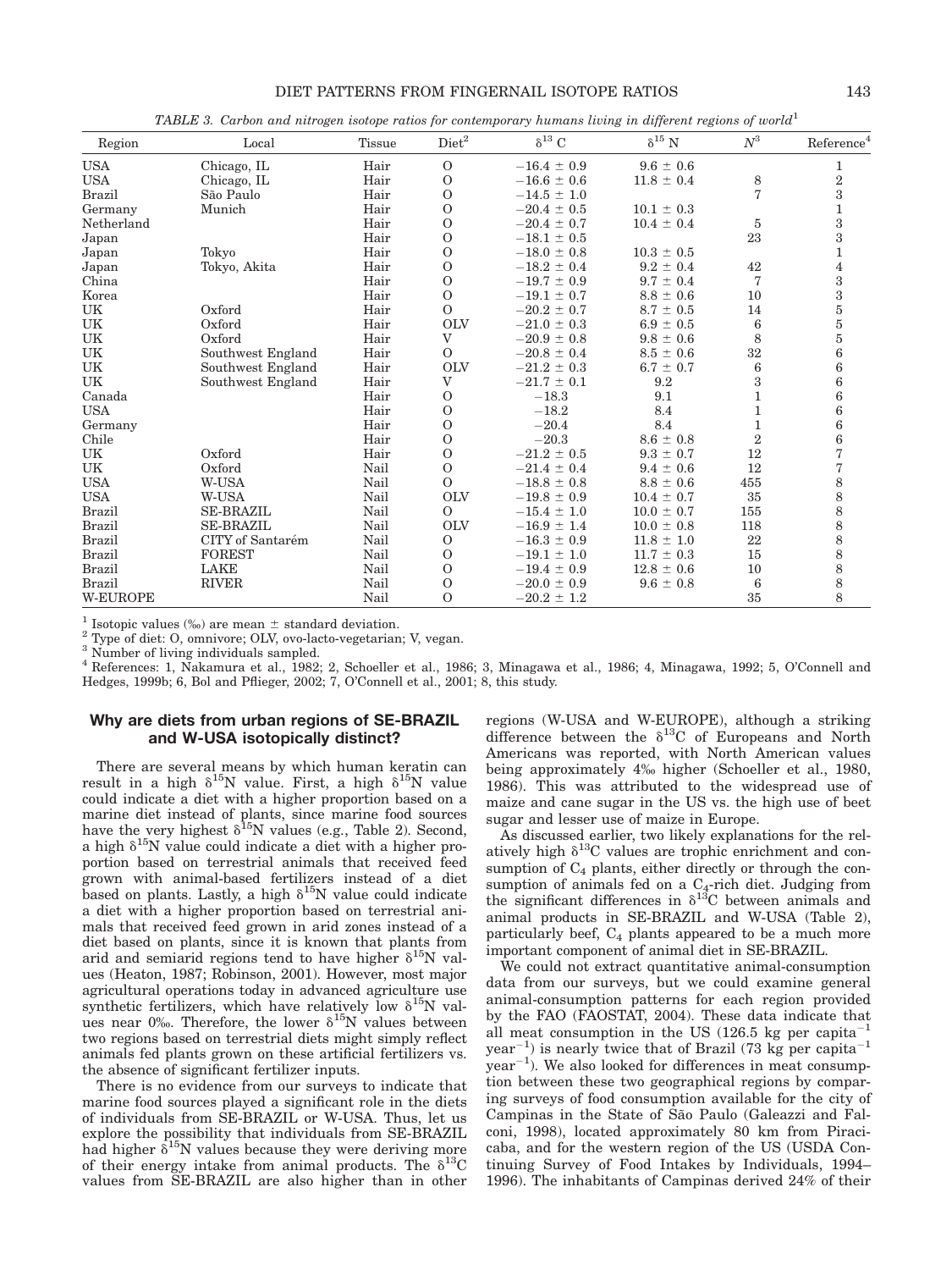|                    | Aracampina    |                                                      |                                             | São Benedito  |                                                 |                                                   |
|--------------------|---------------|------------------------------------------------------|---------------------------------------------|---------------|-------------------------------------------------|---------------------------------------------------|
| Food               | Energy $(\%)$ | $\overline{\delta^{13}\text{C}_{\text{food}}}\ (\%)$ | $\overline{\delta^{13}\rm{C}_{tissue}}$ (%) | Energy $(\%)$ | $\overline{\delta^{13}\mathrm{C_{food}}}\ (\%)$ | $\overline{\delta^{13}\text{C}_{\rm tissue}}$ (%) |
| $\mathrm{Root}^2$  | 34.0          | $-26.5$                                              | $-9.9$                                      | 25.2          | $-26.5$                                         | $-7.6$                                            |
| Fish <sup>3</sup>  | 17.5          | $-27.9$                                              | $-5.4$                                      | 26.0          | $-27.9$                                         | $-8.3$                                            |
| Sugar <sup>4</sup> | 11.5          | $-11.0$                                              | $-1.4$                                      | 11.5          | $-11.0$                                         | $-1.4$                                            |
| Dairy              | 7.3           | $-15.2$                                              | $-1.2$                                      | 2.9           | $-15.2$                                         | $-0.5$                                            |
| Cereal $C_3$       | 6.8           | $-25.9$                                              | $-1.9$                                      | 9.5           | $-25.9$                                         | $-2.8$                                            |
| Oil <sup>5</sup>   | 4.6           | $-26.0$                                              | $-1.3$                                      | 2.6           | $-26.0$                                         | $-0.8$                                            |
| Poultry            | 3.2           | $-15.5$                                              | $-0.6$                                      | 4.5           | $-15.5$                                         | $-0.8$                                            |
| Fruit              | 2.5           | $-26.9$                                              | $-0.7$                                      | 1.2           | $-26.9$                                         | $-0.4$                                            |
| Legume             | 1.3           | $-25.9$                                              | $-0.4$                                      | 1.3           | $-25.9$                                         | $-0.4$                                            |
| Cereal $C_4{}^6$   | 1.0           | $-10.7$                                              | $-0.1$                                      | 1.0           | $-10.7$                                         | $-0.1$                                            |
| Beef               | 0.4           | $-10.4$                                              | 0.0                                         | 0.9           | $-10.4$                                         | $-0.1$                                            |
| Pork               | 0.4           | $-17.6$                                              | $-0.1$                                      | 0.9           | $-17.6$                                         | $-0.2$                                            |
| Vegetable          | 0.0           | $-27.8$                                              | 0.0                                         | 0.0           | $-27.8$                                         | 0.0                                               |
| Egg                | 0.0           | $-15.5$                                              | 0.0                                         | 0.0           | 15.5                                            | 0.0                                               |
| Animal fat         | 0.0           | $-12.0$                                              | 0.0                                         | 0.0           | $-12.0$                                         | 0.0                                               |
| <b>Total</b>       | 90.5          |                                                      | $-23.0$                                     | 87.5          |                                                 | $-23.4$                                           |

TABLE 4. Isotopic diet mass balance for Santarém isolated communities<sup>1</sup>

<sup>1</sup> Food energy data from Murrieta and Dufour (2004). Averages of  $\delta^{13}C_{\text{food}}$  were taken from Table 2. No fractionation was considered

between diet and fingernail.<br><sup>2</sup> 8<sup>13</sup>C of this item is one found for cassava flour that is main type of food used in rural areas of Amazon (Murrieta and Dufour,  $2004$ ).<br><sup>3</sup> We used average values provided by Oliveira (2003).

<sup>4</sup> We assumed that all sugar and sweeteners had  $C_4$  origin (sugar cane).<br><sup>5</sup> According to Murrieta and Dufour (2004), main oil used is produced from soybean.<br><sup>6</sup> Amount of energy provided by  $C_4$  cereal (maize) was es  $day^{-1}$  and energy provided by maize (167.8 calories per capita<sup>-1</sup> day<sup>-1</sup>) according to FAO Statistical Database (2004) for Brazil. We assumed that 18% (167.8/908.4) of total food energy provided by cereals came from maize. In addition, Murrieta and Dufour (2004) attested use of maize as food on several occasions.

daily energy from animal products; in the western region of the US, this percentage increased to 31%. Together these data argue against a higher per capita meat consumption as the contributing factor for the differences in fingernail isotope ratios between the two regions.

An alternative explanation for the higher  $\delta^{15}N$  values found in SE-BRAZIL is the higher  $\delta^{15}N$  values of plants utilized for human and animal consumption in this region.<br>For instance, the average  $\delta^{15}N$  for the broad category plants  $C_3$  in SE-BRAZIL was almost  $2\%$  higher than in W-USA (Table 2). This difference can be due either to higher  $\delta^{15}N$  values in Brazilian crops, or to a higher use of ammonium nitrate fertilizers in the US (FAOSTAT, 2004). The use of synthetic fertilizers in the US in 2000 was almost six times higher than in Brazil (FAOSTAT, 2004). This suggests that crops in the US would be expected to have lower  $\delta^{15}N$  than in Brazil due to higher use of synthetic mineral N-fertilizers (Vitoria et al., 2004). In North America (Midwestern US), cattle are mostly fed on corn in feedlots, where the application rate of N in the crops is high (Palm et al., 2004), while in Brazil, most cattle are range-fed before slaughter. In Brazilian pasture, there is much less application of N fertilizer (Palm et al., 2004).

As a consequence, the SE-BRAZIL population would be expected to have higher  $\delta^{15}N$  values in their fingernails, not due to a high consumption of animal food sources, but to higher  $\delta^{15}N$  in their crops. This hypothesis is further supported by the fact that the  $\delta^{15}N$  of fingernails of SE-BRAZIL vegetarians was significantly higher than for veg-

etarians of W-USA and similar to omnivores of W-USA.<br>Coincident with the higher  $\delta^{15}N$  values in fingernails of individuals from SE-BRAZIL, the  $\delta^{13}$ C values of fingernails were also higher. The most likely and consistent explanation is higher consumption of  $C_4$  plants directly, or a larger proportion of  $C_4$  food present in animal products in Brazil.

#### The Santarém case study

So far, we have discussed differences in fingernails of individuals living in urban centers, where they have access to a great variety of food items, from local foods to those originating thousands of kilometers away. Although we saw significant differences among geographical regions, the global food market tends to increase variability among urban individuals living in the same region, and perhaps to decrease differences among urban individuals living in different regions.

The Santarém case study provides an unusual opportunity to more closely examine the role of external food sources in the differentiation of stable-isotope ratios of fingernails. The results observed in rural isolated communities in the Santarém region confirmed the results of nutritional surveys that emphasized the importance of local products such as cassava and a high consumption of fish or game as a source of protein and energy (Peres, 2000; Peres and Lake, 2003; Murrieta and Dufour, 2004). On the other hand, fingernails of urban inhabitants of Santarém, located a few kilometers away from the isolated rural communities, had a distinctly different isotopic composition, much closer to the urban centers of SE-BRAZIL than to the rural areas of Amazonia.

The nutritional study conducted by Murrieta and Dufour (2004) in two villages of Ituqui island, close to the LAKE community, pointed out that cassava flour  $(farihba)$  was responsible for 25–34% of the total energy consumption in those villages. Fish was the second most important item, representing 18–26% of total energy consumption. The isotope-diet mass balance using food consumption from Murrieta and Dufour (2004) produced, as expected, lower  $\delta^{13}$ C values than in SE-BRAZIL and the CITY of Santarém (Table 4). Considering a fractionation of 3‰ between diet and nail, the mass balance cal-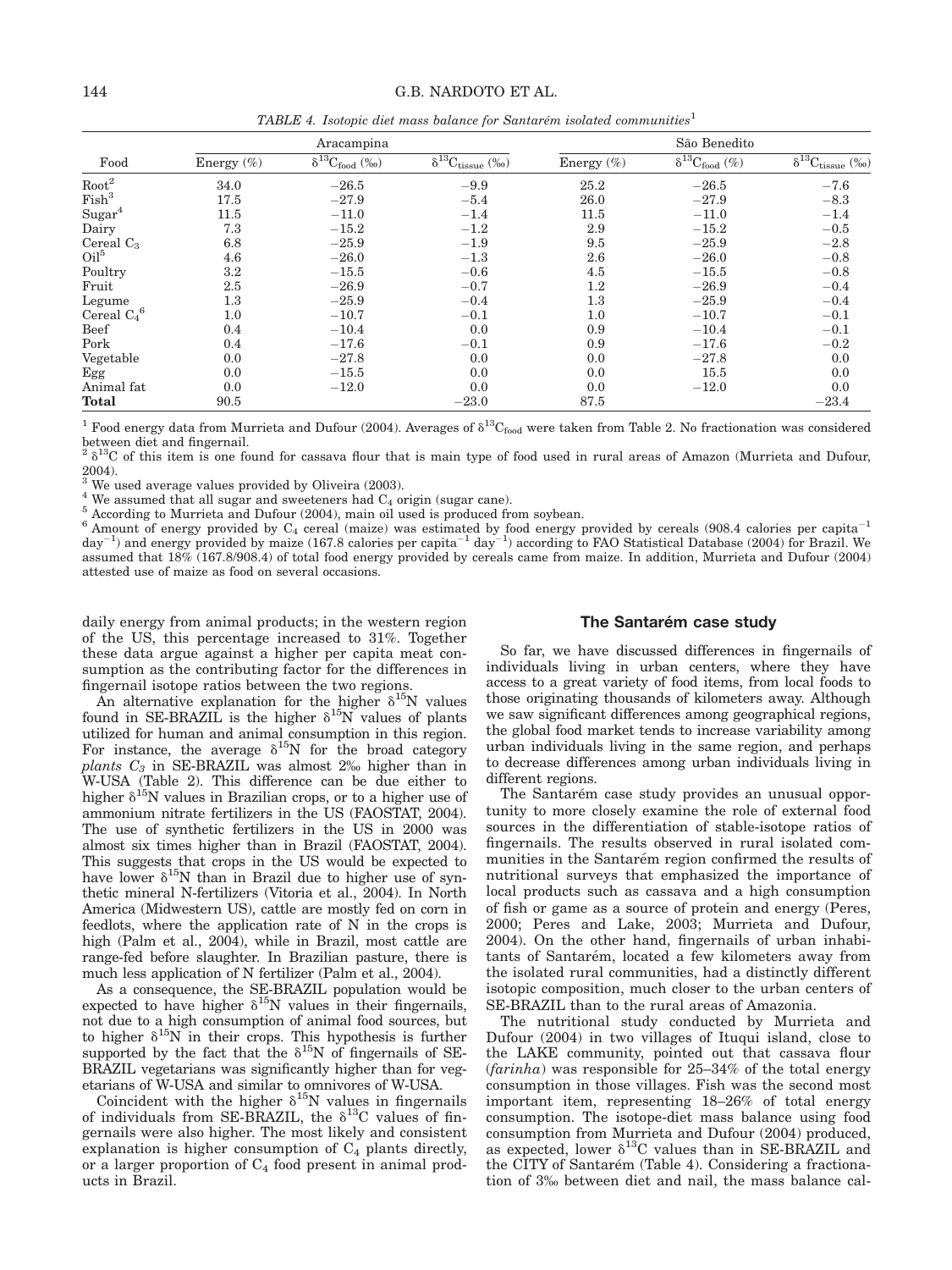| <b>TABLE</b> 5. Carbon and nitrogen isotope ratios $\binom{\%}{0}$ of animals |
|-------------------------------------------------------------------------------|
| (nail) and tambagui fish (muscle) tissues from                                |
| Brazilian Amazon region                                                       |

| <b>Species</b>                                                                              | Common name                                     | $\delta^{13}C$                           | $\delta^{15}$ N           |
|---------------------------------------------------------------------------------------------|-------------------------------------------------|------------------------------------------|---------------------------|
| Dasyprocta sp.<br>Tayassu sp.<br>Bradypus tridactylus<br>$\mathcal{C}olossoma\ macropomum1$ | Agouti<br>Collared peccary<br>Sloth<br>Tambaqui | $-23.2$<br>$-23.4$<br>$-23.2$<br>$-27.9$ | 6.8<br>5.6<br>10.4<br>9.8 |

 $^{\rm 1}$  From Oliveira (2003).

culations for Aracampina and São Benedito (isolated communities) provided fairly good agreement in the  $\delta^{13}C$ values observed for our three isolated communities studied (Table 4). It is also important to remember that sugar is the third most important food item in the diet of those villages. In Brazil, sugar is made exclusively from sugar cane, which is a  $C_4$  plant. Therefore, a small increase in sugar consumption would increase the estimated  $\delta^{13}$ C values of fingernails (Yoshinaga et al., 1996).

The  $\delta^{15}$ N values of fingernails from isolated communities (RIVER, LAKE, and FOREST) in the Santarém region were most enriched. The higher  $\delta^{15}N$  values for the RIVER and LAKE communities were likely due to the high consumption of fish. One of the region's most popular fish for consumption is Colossoma macropomum, with a  $\delta^{15}N$  value of about 9.0% (Table 5). People living in RIVER and LAKE communities not only consume fish, but also cassava and cereals (Murrieta and Dufour, 2004). As already discussed, the  $\delta^{15}N$  of these food items was also high in Brazil. In the Santarém region,  $\delta^{15}N$ values were especially high, as can be seen for locally produced rice (6.6%) and cassava (6.9%). Therefore, it seems that the high  $\delta^{15}N$  of Amazon *caboclos* living in the LAKE and especially the RIVER community was associated with a combination of high fish consumption and plants with elevated  $\delta^{15}N$  values.

Consistent with both the questionnaire and literature (e.g., Peres, 2000), people from the forest community consumed a fair amount of local wild game and ate much less fish. According to Peres and Lake (2003), for instance, collared peccary (Tayassu sp.) and agouti (Dasyprocta agouti) were regularly consumed by people living in the forest. The isotopic composition of fingernails from these two herbivorous animals, and also from the sloth (Bradypus tridactylus), which is herbivorous but not regularly consumed by the local people (Peres, 2000) (Table 5), could give us an idea of the natural range of  $\delta^{15}N$  in this region of the Amazon.

Although Santarém is located at the confluence of the Amazon and Tapajós Rivers, two major rivers of the Amazon basin, apparently people living in this city switched their diet preferences (for city dwellers). As a consequence, the average  $\delta^{13}$ C of their fingernails was 3% more enriched than those of rural inhabitants in the region, and  $\delta^{15}$ N was lower by  $\sim$ 2‰. Migration from isolated communities to urban centers in the Amazon basin is a common pattern today (Instituto Brasileiro de Geografia e Estatistica, 2004). Consequently, there may be a progressive change from a diet based on locally produced food to a diet where people have easy access to a large range of food products (''supermarket diets'').

### **CONCLUSIONS**

Based on the food items consumed, the carbon and nitrogen isotope ratios of fingernails from modern human populations in Brazil and the US recorded dietary information. Although the current global economic structure allows people to have access to a greater range of food products (''supermarket diets''), distinct differences in carbon and nitrogen isotope ratios can still be detected in comparisons between urban populations in SE-BRAZIL and W-USA because of regional differences in food resources. Therefore, despite global trends toward greater dietary homogenization, the carbon and nitrogen isotope ratio data of human fingernails indicate that regional dietary information is recorded in fingernails. In a study of the Santarém region (Brazilian Amazon basin), urbanization effects can be detected. Fingernail data confirmed that fingernails from people in more isolated areas of the forest and river regions away from Santarém recorded distinctive isotopic values, which were consistent with their diets and with the isotopic values of very local foods.

## ACKNOWLEDGMENTS

We thank J. Howa, H. Sandoval, C. Negri, and R. Delfini for assistance in collecting samples, and A. Araújo, D. Cappi, E. Tribuzi, M. Basso, M. Costa, N. Leite, and P. Godoy for field and laboratory assistance.

## LITERATURE CITED

- Ambrose SH. 2000. Controlled diet and climate experiments on nitrogen isotope ratios of rats. In: Ambrose SH, Katzenberg MA, editors. Biogeochemical approaches to paleodietary analysis. New York: Kluwer Academic. p 243–259.
- Ambrose SH, DeNiro MJ. 1986. Reconstruction of African human diet using bone collagen carbon and nitrogen isotope ratios. Nature 319:321–324.
- Ambrose SH, Norr L. 1993. Experimental evidence for the relationship of the carbon isotope ratios of whole diet and dietary protein to those of bone collagen and carbonate. In: Lambert JB, Grupe G, editors. Prehistoric human bone: archaeology at the molecular level. Berlin: Springer-Verlag. p 1–37.
- Bol R, Pflieger C. 2002. Stable isotope (C-13, N-15 and S-34) analysis of the hair of modern humans and their domestic animals. Rapid Commun Mass Spectrom 16:2195–2200.
- Boutton TW, Lynott MJ, Bumsted MP. 1991. Stable carbon isotopes and the study of prehistoric human diet. Crit Rev Food Sci Nutr 30:373–385.
- DeNiro MJ, Epstein S. 1978. Influence of diet on the distribution of carbon isotopes in animals. Geochim Cosmochim Acta 42:495–506.
- DeNiro MJ, Epstein S. 1981. Influence of diet on the distribution of nitrogen isotopes in animals. Geochim Cosmochim Acta 45:341–351.
- Diamond J. 1999. Guns, germs, and steel. The fates of human societies. New York: W.W. Norton and Co.
- FAO Statistical Database. 2004. http://www.fao.org/WAICENT/ faoinfo/economic/faodef/FAODEFE.HTM
- Farquhar GD, Ehleringer JR, Hubick KT. 1989. Carbon isotope discrimination and photosynthesis. Annu Rev Plant Physiol Plant Mol Biol 40:503–537.
- Galeazzi MAM, Falconi P Jr. 1998. Inquérito de consumo alimentar da área metropolitana de Brasília. Technical report. Brasília: Brasília Health Department.
- Hare PE, Fogel ML, Stafford TW Jr, Mitchell AD, Hoering TC. 1991. The isotopic composition of carbon and nitrogen in individual amino acids isolated from modern and fossil proteins. J Archaeol Sci 18:277–292.
- Heaton THE. 1987. The  $^{15}$ N/<sup>14</sup>N ratios of plants in South Africa and Namibia: relationship to climate and coastal/saline environments. Oecologia 74:236–246.
- Instituto Brasileiro de Geografia e Estatistica. 2004. http://www. ibge.gov.br